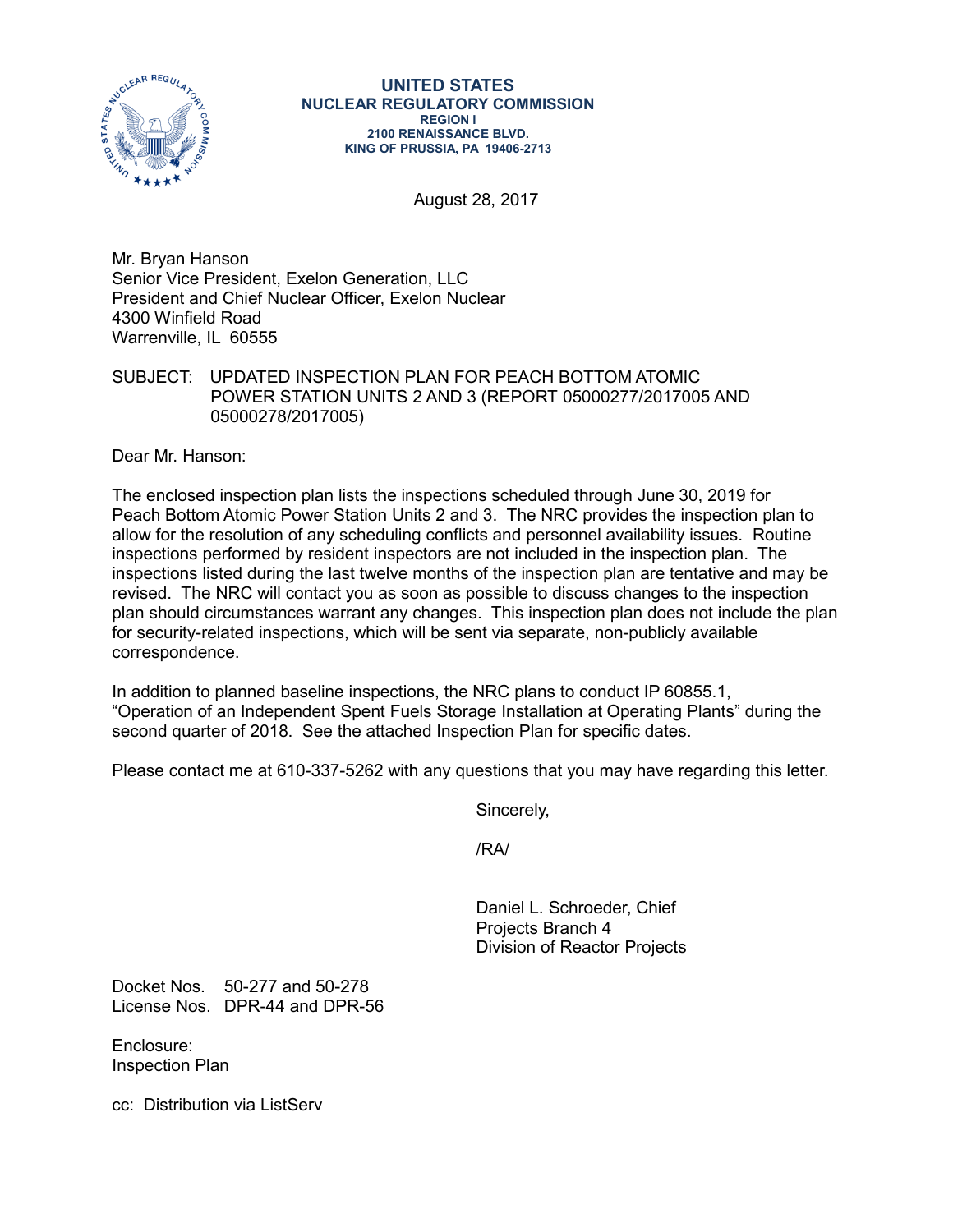SUBJECT: UPDATED INSPECTION PLAN FOR PEACH BOTTOM ATOMIC POWER STATION UNITS 2 AND 3 (REPORT 05000277/2017005 AND 05000278/2017005) DATED AUGUST 28, 2017

DISTRIBUTION w/encl: (via E-mail) DDorman, RA DLew, DRA RLorson, DRP DPelton, DRP JYerokun, DRS BWelling, DRS DSchroeder, DRP SBarber, DRP ATurilin, DRP JHeinly, DRP, SRI BSmith, DRP, RI SSchmitt, DRP, AA DRS Branch Chiefs (6) DTifft, RI, SLO DScrenci, RI, PAO NSheehan, RI, PAO [RidsNrrDirslpab Resource](mailto:RidsNrrDirslpab@nrc.gov)  ROPassessment Resource JBowen, RI, OEDO RidsNrrPMPeachBottom Resource RidsNrrDorlLpl1 Resource [ROPreports Reso](mailto:ROPreportsResource@nrc.gov)urce

DOCUMENT NAME: S:\ROP Assessment Meetings\ROP-18 Second Quarter Process\Branch 4\PB Qtr 2 Inspec Plan Ltr.docx ADAMS ACCESSION NUMBER: ML17236A030

| ☑ SUNSI Review |            | ☑<br>Non-Sensitive<br>Sensitive |  | ☑<br>□ | <b>Publicly Available</b><br>Non-Publicly Available |  |
|----------------|------------|---------------------------------|--|--------|-----------------------------------------------------|--|
| <b>OFFICE</b>  | RI/DRP     | RI/DRP                          |  |        |                                                     |  |
| <b>NAME</b>    | SBarber/SB | DLSchroeder/DLS                 |  |        |                                                     |  |
| <b>DATE</b>    | 08/22/17   | 08/28/17                        |  |        |                                                     |  |

OFFICIAL RECORD COPY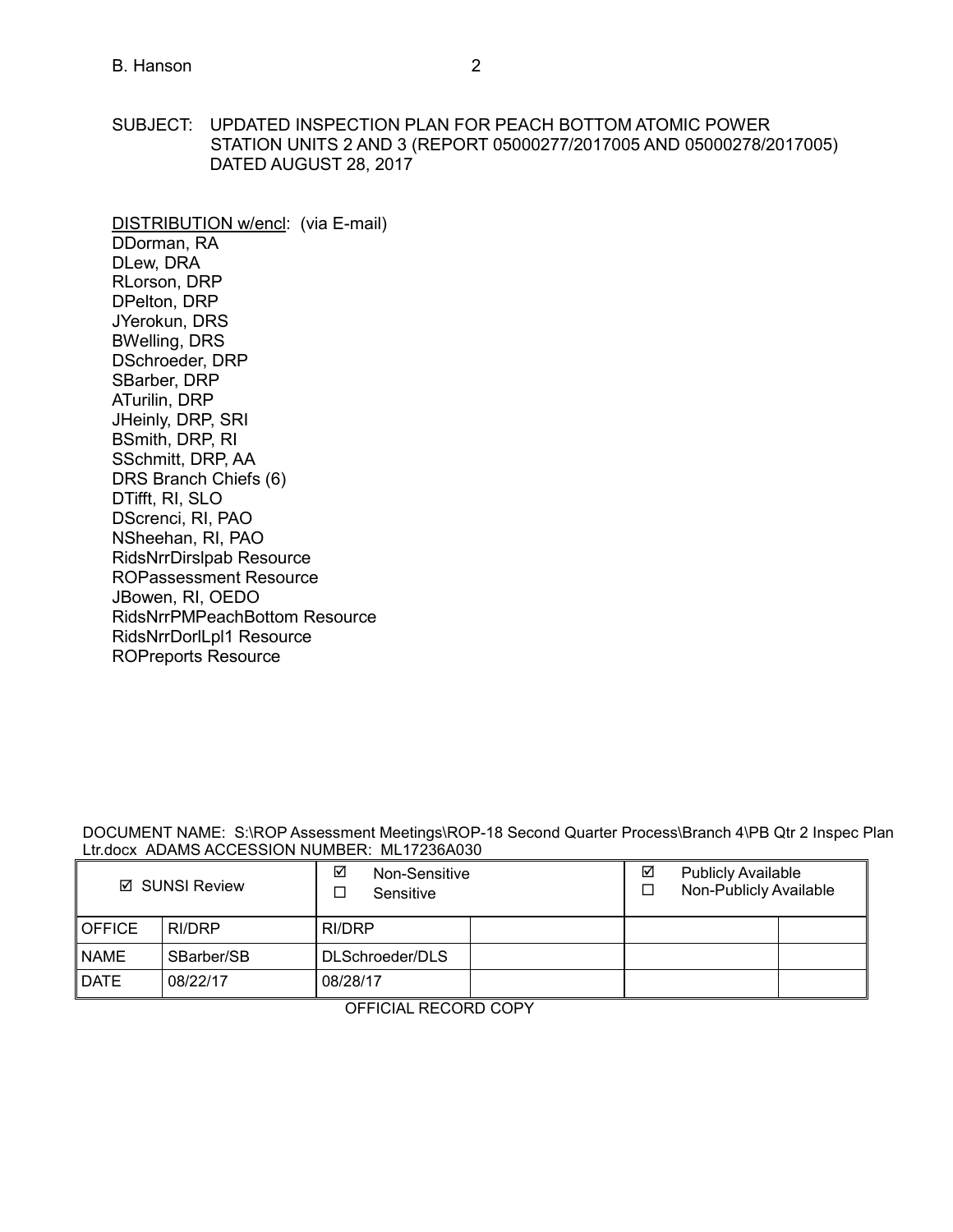## **Peach Bottom Inspection / Activity Plan** 07/01/2017 - 06/30/2019

| Unit           |              | <b>Planned Dates</b> |                            |                                                                                                   |         | No. of Staff |
|----------------|--------------|----------------------|----------------------------|---------------------------------------------------------------------------------------------------|---------|--------------|
| Number         | <b>Start</b> | End                  | <b>Inspection Activity</b> | <b>Title</b>                                                                                      | on Site |              |
|                |              |                      | 71124.08                   | - RADWASTE                                                                                        |         | -1           |
| 2, 3           | 07/17/2017   | 07/21/2017           | IP 71124.08                | Radioactive Solid Waste Processing and Radioactive Material Handling, Storage, and Transportation |         |              |
|                |              |                      | 71124                      | - HP INSPECTION 01 02 03 04                                                                       |         | -1           |
| 2, 3           | 10/23/2017   | 10/27/2017           | IP 71124.01                | Radiological Hazard Assessment and Exposure Controls                                              |         |              |
| 2, 3           | 10/23/2017   | 10/27/2017           | IP 71124.02                | Occupational ALARA Planning and Controls                                                          |         |              |
| 2, 3           | 10/23/2017   | 10/27/2017           | IP 71124.03                | In-Plant Airborne Radioactivity Control and Mitigation                                            |         |              |
| 2, 3           | 10/23/2017   | 10/27/2017           | IP 71124.04                | Occupational Dose Assessment                                                                      |         |              |
| 2, 3           | 10/23/2017   | 10/27/2017           | IP 71151-OR01              | Occupational Exposure Control Effectiveness                                                       |         |              |
|                |              |                      | 7111108G                   | - U3 INSERVICE INSPECTION                                                                         |         | 1            |
| 3              | 10/30/2017   | 11/03/2017           | IP 7111108G                | Inservice Inspection Activities - BWR                                                             |         |              |
|                |              |                      | EР                         | - EP EXERCISE INSPECTION                                                                          |         |              |
| 2, 3           | 04/16/2018   | 04/20/2018           | IP 7111401                 | <b>Exercise Evaluation</b>                                                                        |         |              |
|                |              |                      | 7111105T                   | - TRIENNIAL FIRE PROTECTION                                                                       |         |              |
| 2, 3           | 04/02/2018   | 04/06/2018           | IP 7111105T                | Fire Protection [Triennial]                                                                       |         |              |
| 2, 3           | 04/16/2018   | 04/20/2018           | IP 7111105T                | Fire Protection [Triennial]                                                                       |         |              |
|                |              |                      | 71124                      | - RAD MONITORING INSTRU                                                                           |         | 1            |
| 2, 3           | 03/26/2018   | 03/29/2018           | IP 71124.05                | Radiation Monitoring Instrumentation                                                              |         |              |
|                |              |                      | <b>ISFSI</b>               | - ISFSI LOADING CAMPAIGN INSPECTION                                                               |         | 3            |
| 2, 3           | 05/14/2018   | 05/18/2018           | IP 60855                   | Operation Of An ISFSI                                                                             |         |              |
| 2, 3           | 05/14/2018   | 05/18/2018           | IP 60855.1                 | Operation of an Independent Spent Fuel Storage Installation at Operating Plants                   |         |              |
|                |              |                      | 71124                      | - RAD HAZARD & ALARA 01 02                                                                        |         | $\mathbf{1}$ |
| 2,3            | 05/07/2018   | 05/11/2018           | IP 71124.01                | Radiological Hazard Assessment and Exposure Controls                                              |         |              |
| 2, 3           | 05/07/2018   | 05/11/2018           | IP 71124.02                | Occupational ALARA Planning and Controls                                                          |         |              |
|                |              |                      | 71124                      | - REMP                                                                                            |         | 1            |
| 2,3            | 07/09/2018   | 07/13/2018           | IP 71124.06                | Radioactive Gaseous and Liquid Effluent Treatment                                                 |         |              |
|                |              |                      | 2/25EXAM                   | - PEACH BOTTOM INITIAL OL EXAM                                                                    |         | 5            |
| $\overline{2}$ | 01/28/2019   | 02/01/2019           | U01969                     | FY19 PEACH BOTTOM EXAM (MARCH 2019)                                                               |         |              |
| $\mathbf{2}$   | 02/25/2019   | 03/08/2019           | U01969                     | FY19 PEACH BOTTOM EXAM (MARCH 2019)                                                               |         |              |
|                |              |                      | 71124                      | - RAD EFFLUENTS                                                                                   |         | -1           |
| 2, 3           | 08/13/2018   | 08/17/2018           | IP 71124.06                | Radioactive Gaseous and Liquid Effluent Treatment                                                 |         |              |
|                |              |                      | 71124                      | - IP 71151 PI VERIFY IP 71124.01 .02 .03 .                                                        |         | -1           |
| $\overline{c}$ | 10/22/2018   | 10/25/2018           | IP 71124.01                | Radiological Hazard Assessment and Exposure Controls                                              |         |              |
| $\overline{2}$ | 10/22/2018   | 10/25/2018           | IP 71124.02                | Occupational ALARA Planning and Controls                                                          |         |              |
| $\overline{2}$ | 10/22/2018   | 10/25/2018           | IP 71124.03                | In-Plant Airborne Radioactivity Control and Mitigation                                            |         |              |
|                |              |                      |                            | This report does not include INPO and OUTAGE activities.                                          |         |              |

This report shows only on-site and announced inspection procedures.